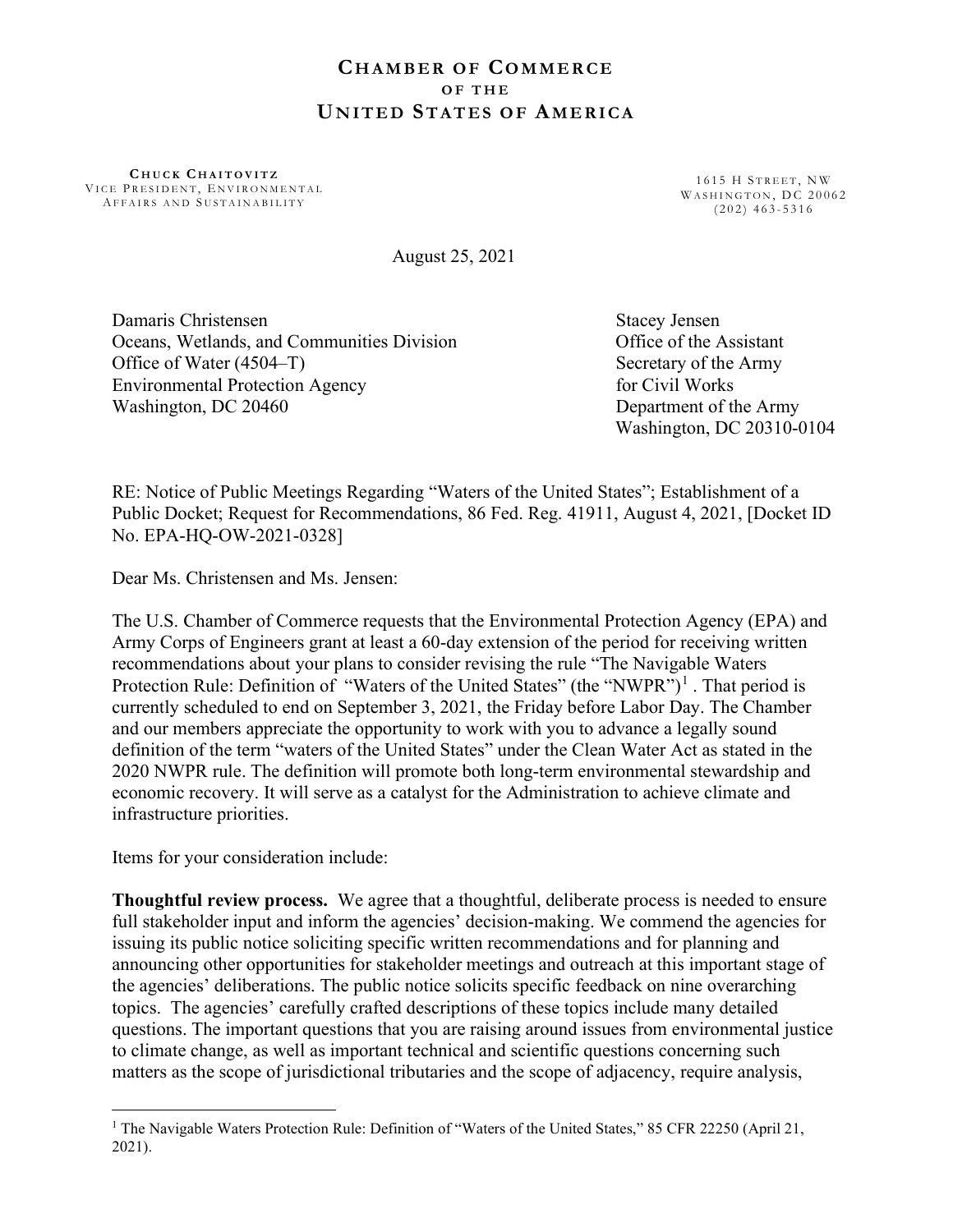feedback, and consultation that cannot be achieved effectively within the current timeframe. Moreover, the agencies' stated intention to initiate two major sequential rulemakings concerning this topic underscores the importance of careful consideration of all relevant issues to prevent unnecessary missteps and to promote sound decisions that will have staying power.

Durable policy and broad, cross sector engagement. The Chamber has been advocating for bipartisan consensus that will result in achievable, durable policy and regulatory certainty. Administrator Regan and other EPA and Army leaders have underscored that their new regulatory effort will be guided by, among other things, a consideration of the experience and input the agencies receive from landowners, the agricultural community, governmental entities, community organizations, environmental groups, and disadvantaged communities. The agencies should provide more than 30 days for the public to submit informed and meaningful pre-proposal recommendations to ensure that such engagement is meaningful and that there will be a robust exchange of information. More time will better enable the agencies to meet your stated goal of developing a definition that is durable and that can withstand judicial review and political pressure. In addition, providing an extension would be consistent with the agencies' plans to host a series of dialogues with state and tribal coregulators this fall to discuss both planned rulemakings, as well as a set of ten regional roundtables that have not yet been publicly announced.

Effective permitting. Effective, transparent, and timely federal government decision-making is necessary to support building smart, modern, resilient infrastructure. A similar modern approach to permitting, including Clean Water Act permitting, is needed to accelerate project delivery that will spur further economic recovery from the pandemic and will aggressively promote infrastructure authorizations that are needed to implement the Biden administration's policy agenda. Many of the Biden administration's infrastructure priorities are being actively debated in the more than \$1 trillion bipartisan infrastructure framework that would make progress on climate change and the environmental justice challenges referenced in EO 13990. $^2$  Among other things, the infrastructure framework would support the buildout of transmission infrastructure to connect cleaner energy, replace lead pipes to improve drinking water quality, connect people to job centers through better mass transit, deploy high speed internet to help bridge the digital divide, and make many other investments that are dependent on a reliable, efficient federal permitting process. Pre-construction delays due to a protracted permitting process can add tens of thousands to millions of dollars to the project's bottom line and even block some of these projects from proceeding. Any changes to the NWPR should be carefully considered in this context to make progress on the climate and environmental justice challenges.

More time to gain information and experience relating to the NWPR. It would be helpful if the agencies provided more information regarding the implementation of the NWPR, which is the first of the nine overarching topics on which the agencies have solicited comment. The Chamber encourages the agencies to be mindful that diligent compliance with the current regulations must continue, and that your ongoing experience administering the regulations over time may yield a better understanding of effectiveness as you consider how to proceed. We appreciate the agencies' statement that the agencies will continue to implement the NWPR during the time period when it is in effect, which promotes regulatory certainty and predictability for all stakeholders, including businesses and investors. Further, we respectfully submit that even

<sup>&</sup>lt;sup>2</sup> Executive Order 13990, Protecting Public Health and the Environment and Restoring Science To Tackle the Climate Crisis, 86 Fed. Reg. 7037 (January 25, 2021).